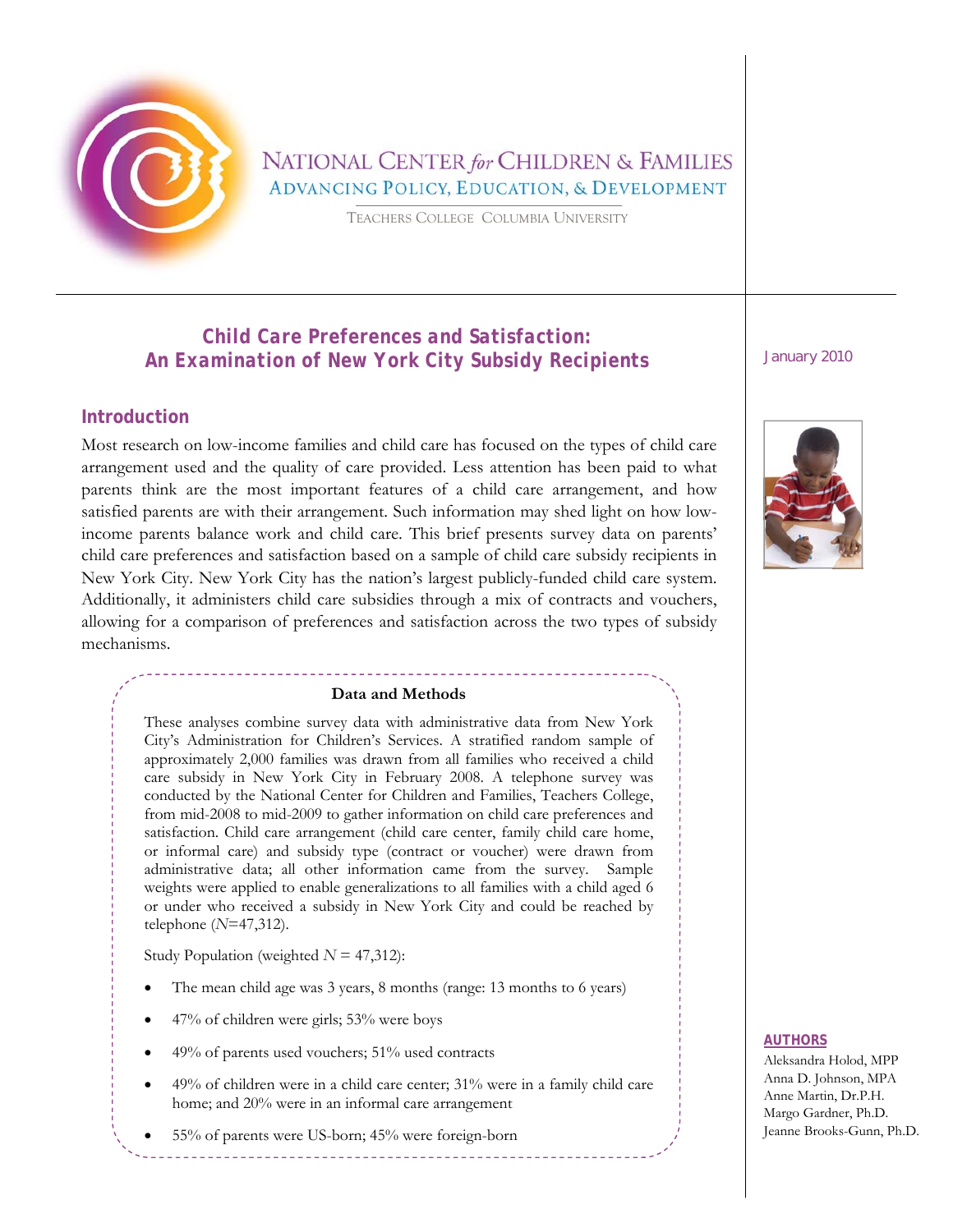**The most common reason why parents selected their child care arrangement was a caring and nurturing provider.** 

## **Findings: Child care subsidy recipients' primary reason for selecting their child care arrangement**

- Parents were asked about the most important reason they selected their current child care arrangement. *See figure 1.*
- The most commonly reported reason was a caring and nurturing provider (25%), followed by a safe environment (19%), location near home or work (18%), and presence of educational activities (15%).





- Parents' most important reason for selecting their child care arrangement was significantly associated with the type of care arrangement they used. *See left panel of table 1.*
	- The parents of children in center-based care were significantly more likely than other parents to name educational activities or a convenient location.
	- The parents of children in family child care or informal care were significantly more likely than other parents to name a caring/nurturing provider.
- Child care subsidy type was also significantly associated with parents' most important reason for selecting their child care arrangement. *See right panel of table 1.*
	- Parents using contracted care were more likely to name a convenient location near home or work.
	- Parents using vouchers were more likely to name using care by a family member.
	- Both parents using contracted care and parents using vouchers named a caring/nurturing provider as their most important reason for selecting an arrangement.